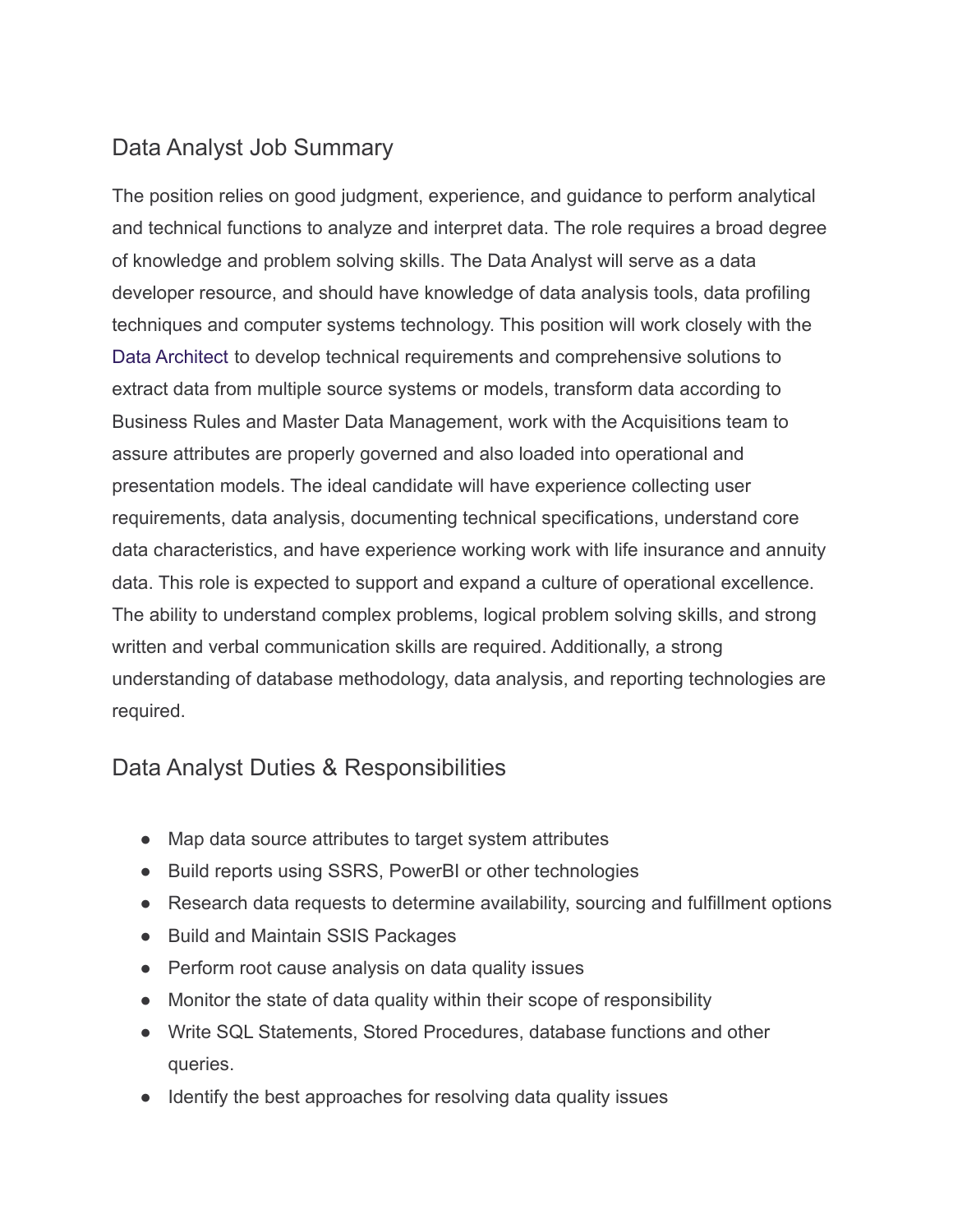- Schedule and maintain nightly jobs using Control-M
- Work independently under the direction of the Data Architect

### Data Analyst Requirements & Skills 1

- Bachelor's degree or equivalent certifications / experience required
- Experience with Microsoft SQL Server required
- 2+ years experience with Microsoft Business Intelligence stack (SSIS, SSAS, SSRS, SQL Server) a plus
- 2+ years IT analysis experience required
- Experience working on a project team using Waterfall or Agile methodology a plus
- Experience in relational and dimensional data modeling required
- Experience and understanding of Software Development Life Cycle (SDLC)
- Ability to work independently
- Advanced knowledge of structured data, such as entities, classes, hierarchies, relationships and metadata
- Knowledge of database management system (DBMS) including tables, joins and SQL querying
- Ability to combine data from multiple sources when needed for analysis
- Familiarity with and ability to document the use cases, business purposes and quality of the data
- Familiar with reporting technology and methods of reporting different types of data
- Understanding of data quality concepts, best practices and tools
- Communication skills to help communicate complex data and concepts to business analysts and team members

# Data Analyst Job Summary 100 Hires Sample 2

The Data Analyst is responsible for data entry and maintenance for enterprise systems. As part of the team, this position is responsible for the accurate entry of data into the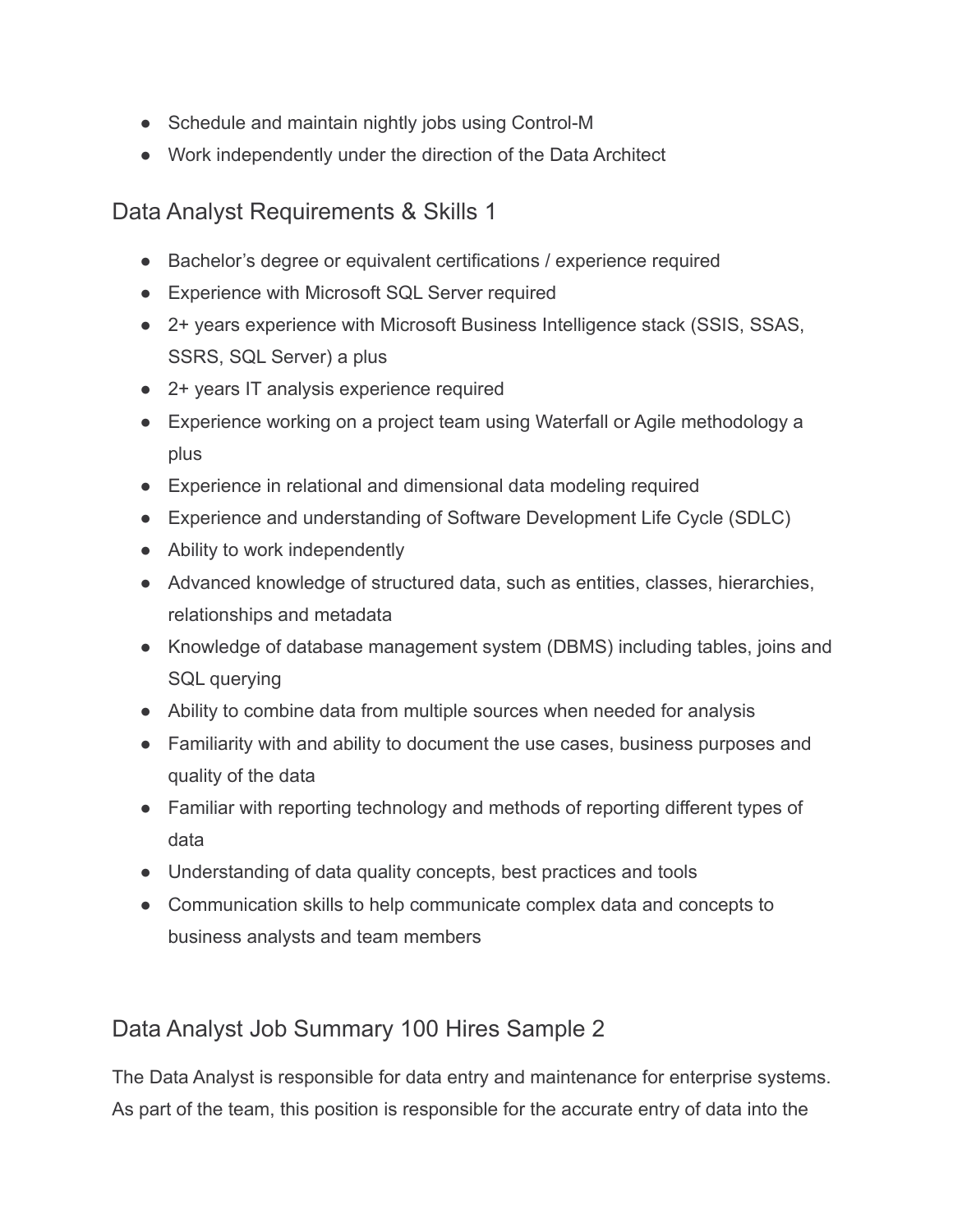system. The Data Analyst is responsible for the efficient and effective management of part master data. This will require an individual with exceptional attention to detail, intermediate to advanced computer skills, in-depth knowledge of our business, products and processes.

# Data Analyst Duties & Responsibilities 2

- Maintain data to meet company standards
- Data includes images, technical specifications and other data elements
- Ensure automated data feeds successfully populate materials
- Manually populate non-automated data as necessary via proprietary system
- Identify system enhancements to improve automated processes and quality of information
- Perform audits to ensure accuracy of assigned manufacturers or categories
- Communicate with providers and manufacturers to ensure complete product data is supplied
- Request necessary information
- Identify areas of improvement and provide feedback
- Review data standards for assigned manufacturers and/or categories
- Implement data standard improvements through manual and automated means to meet needs
- Provide customer service support for both external and internal customers
- Support and validate teammate adherence to master data policies.
- Material Maintenance Responsible for maintaining product catalog to established standards; Performing Price File Maintenance
- Review automated data feeds for successful materials creation
- Ensure materials are created correctly via download process
- Identify and communicate reasons for automated failures to improve process
- Manually process download failures
- Manually create non-automated materials proactively or reactively according to company policy